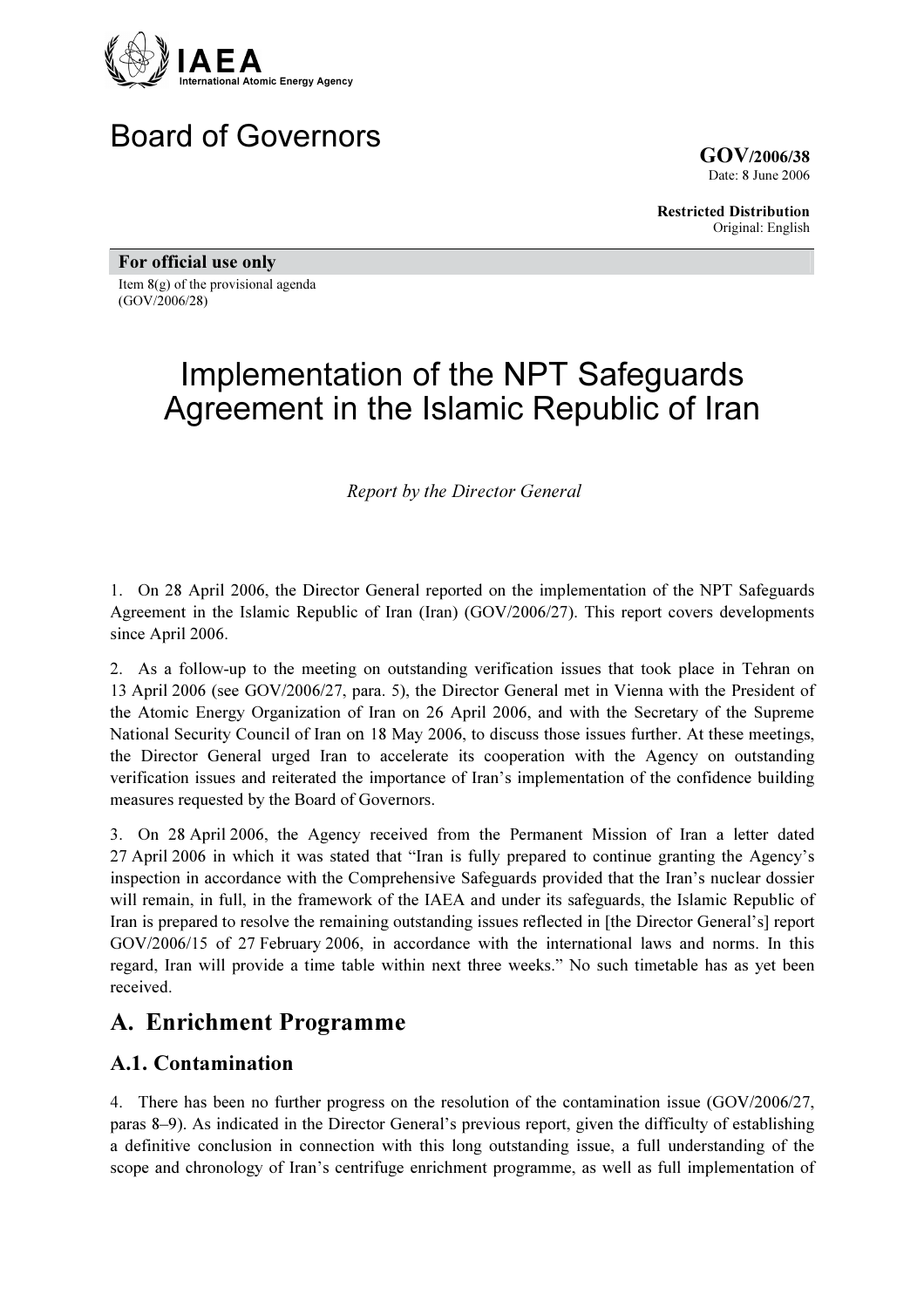the Additional Protocol, are necessary for the Agency to be able to provide credible assurances regarding the absence of undeclared nuclear material and activities in Iran.

#### A.2. Acquisition of P-1 and P-2 Centrifuge Technology

5. The Agency has continued its investigation of the outstanding questions related to Iran's P-1 and P-2 centrifuge programmes (see GOV/2006/27, paras 10–14). However, Iran has not made any new information available to the Agency.

6. Following public statements made by high level officials of Iran that Iran was conducting research on new types of centrifuges, the Agency wrote to Iran on 24 April 2006 seeking clarification of the scope and content of such research. Iran has not yet responded to the Agency's request.

# B. Uranium Metal

7. With the assistance of some Member States, the Agency is carrying out investigations on information and documentation which may have been provided to Iran by foreign intermediaries (GOV/2006/27, paras 15–16). To understand the full scope of the offers made by the intermediaries to Iran, it is still necessary for the Agency to have a copy of the 15-page document describing the procedures for the reduction of  $UF_6$  to uranium metal and the casting and machining of enriched and depleted uranium metal into hemispheres. Iran has yet to provide the Agency with a copy of that document.

# C. Plutonium Experiments

8. As indicated in the Director General's previous report to the Board (GOV/2006/27, para. 17), the Agency has been pursuing with Iran information provided by Iran concerning plutonium separation experiments. In a letter dated 17 April 2006, Iran reaffirmed its previous explanations. On 5 May 2006, the Agency responded to that letter, reiterating in detail the inconsistencies between Iran's explanations and the Agency's findings.

9. As agreed during a meeting on 10 April 2006 (GOV/2006/27, para. 17), Iran provided the Agency on 6 June 2006 with further explanations, and a copy of the logbook kept by the researcher responsible for the plutonium experiments. These are currently being assessed.

# D. Heavy Water Research Reactor

10. The last visit by Agency inspectors to the Arak site was in April 2006 as part of design information verification of the Iran Nuclear Research Reactor (IR-40), at which time it was noted that construction of the facility was continuing, as reported in GOV/2006/27, para. 18.

# E. Other Implementation Issues

11. Iran has declared the production at the Uranium Conversion Facility (UCF) of approximately 118 tonnes of  $UF_6$ , along with some intermediate products, between August 2005 and April 2006. Between 20 and 24 May 2006, the Agency carried out physical inventory verification (PIV) of the nuclear material at UCF. A final assessment of the results will be possible once the analysis of the nuclear material samples taken during the PIV is completed. All  $UF_6$  produced at UCF remains under Agency containment and surveillance measures. On 6 June 2006, a new conversion campaign was begun at UCF.

12. Iran has continued its testing of centrifuges at the Pilot Fuel Enrichment Plant (PFEP). As reported previously by the Director General, a campaign involving the completed 164-machine cascade was conducted in April 2006 (GOV/2006/27, para. 31). The Agency carried out an inspection at PFEP on